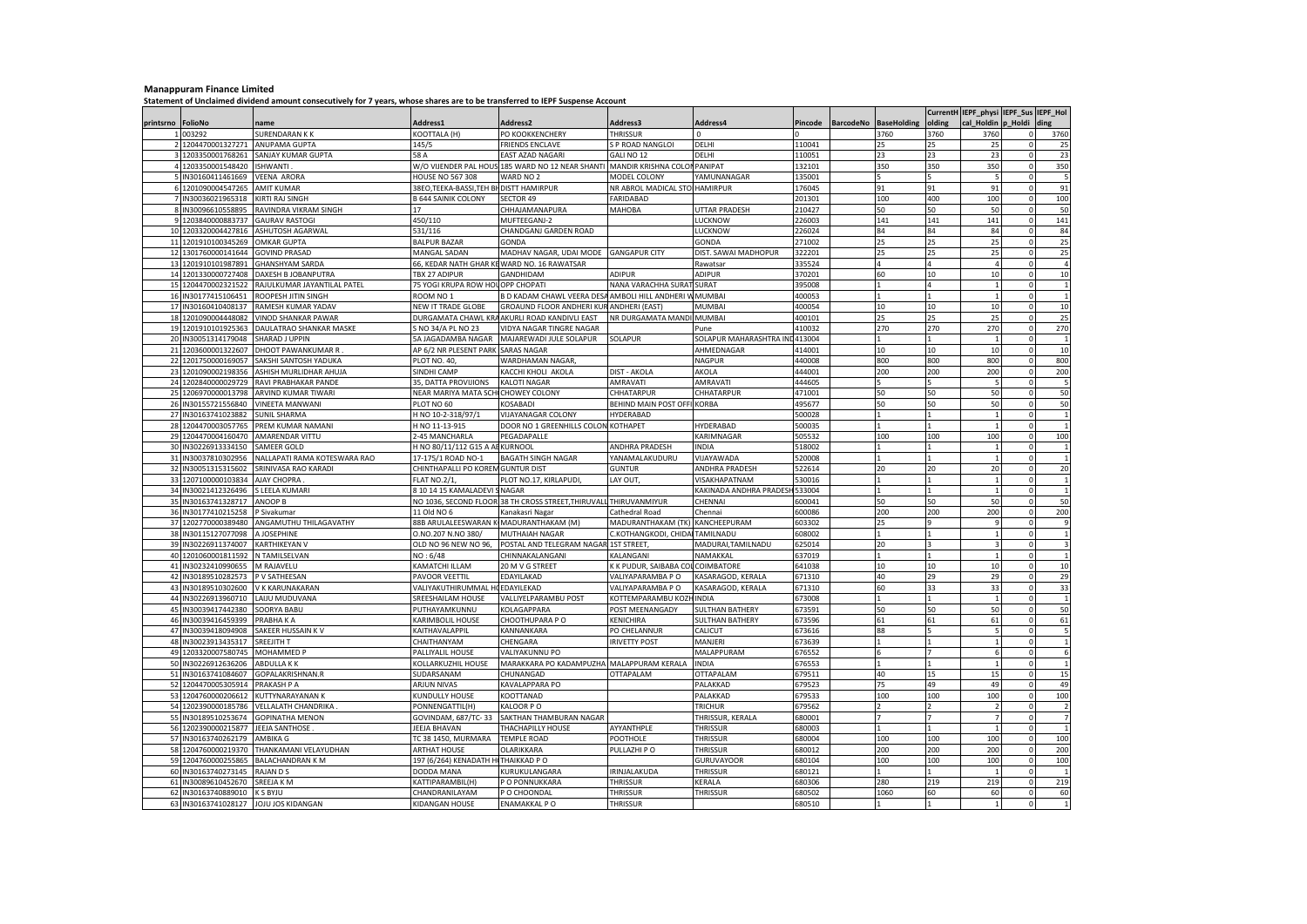|  | 64 IN30089610525305 LENIN KK       |                                          | <b>KADAVATH HOUSE</b>                 | VALAPAD P.O                           | PAINOOR, THRISSUR DISTIKERALA |                 | 680567 |  |     |     |     |
|--|------------------------------------|------------------------------------------|---------------------------------------|---------------------------------------|-------------------------------|-----------------|--------|--|-----|-----|-----|
|  | 65 IN30163740872668 SAJAN MATHEW   |                                          | PADANNAMAKKAL HOUS POOMALA POST       |                                       | <b>NEAR CSI CHURCH</b>        | <b>THRISSUR</b> | 680581 |  |     |     |     |
|  | 66 1204760000124962 VINCENT PAUL A |                                          | 54.ARIMBOUR                           | 1 MANALUR GRAMA PANCHAYA KANJANY P.O. |                               | <b>THRISSUR</b> | 680612 |  |     |     |     |
|  |                                    | 67 IN30163741441696 PRESANNA MANOJ KUMAR | SAROVARAM                             | MULLOTH HOUSE                         | NADAVARAMBA P O               | <b>THRISSUR</b> | 680661 |  |     |     |     |
|  | 68 1202300000867195 DINESH.        |                                          | KAREKATTU HOUSE 256 CHATHEDATHU       |                                       | PARAMBU                       | KODUNGALLUR     | 680664 |  |     | 130 | 130 |
|  | 69 IN30163740790453 ANNIE GEORGE   |                                          | KALLINGAL HOUSE                       | THURAVANKAD                           | PULLUR P.O                    | <b>PULLUR</b>   | 680683 |  |     |     |     |
|  | 70 IN30163741308199 SATHY TN       |                                          | KARIYANGATTIL HOUSE KALLETTUMKARA     |                                       | KALLETTUMKARA                 | <b>THRISSUR</b> | 680683 |  | --- | 115 | 115 |
|  | 71 IN30023911953128 BINU G         |                                          | 32/2176. UZHINJATHU HC EDAPPALLY P.O. |                                       | KOCHI                         | ERNAKULAM       | 682024 |  |     |     |     |